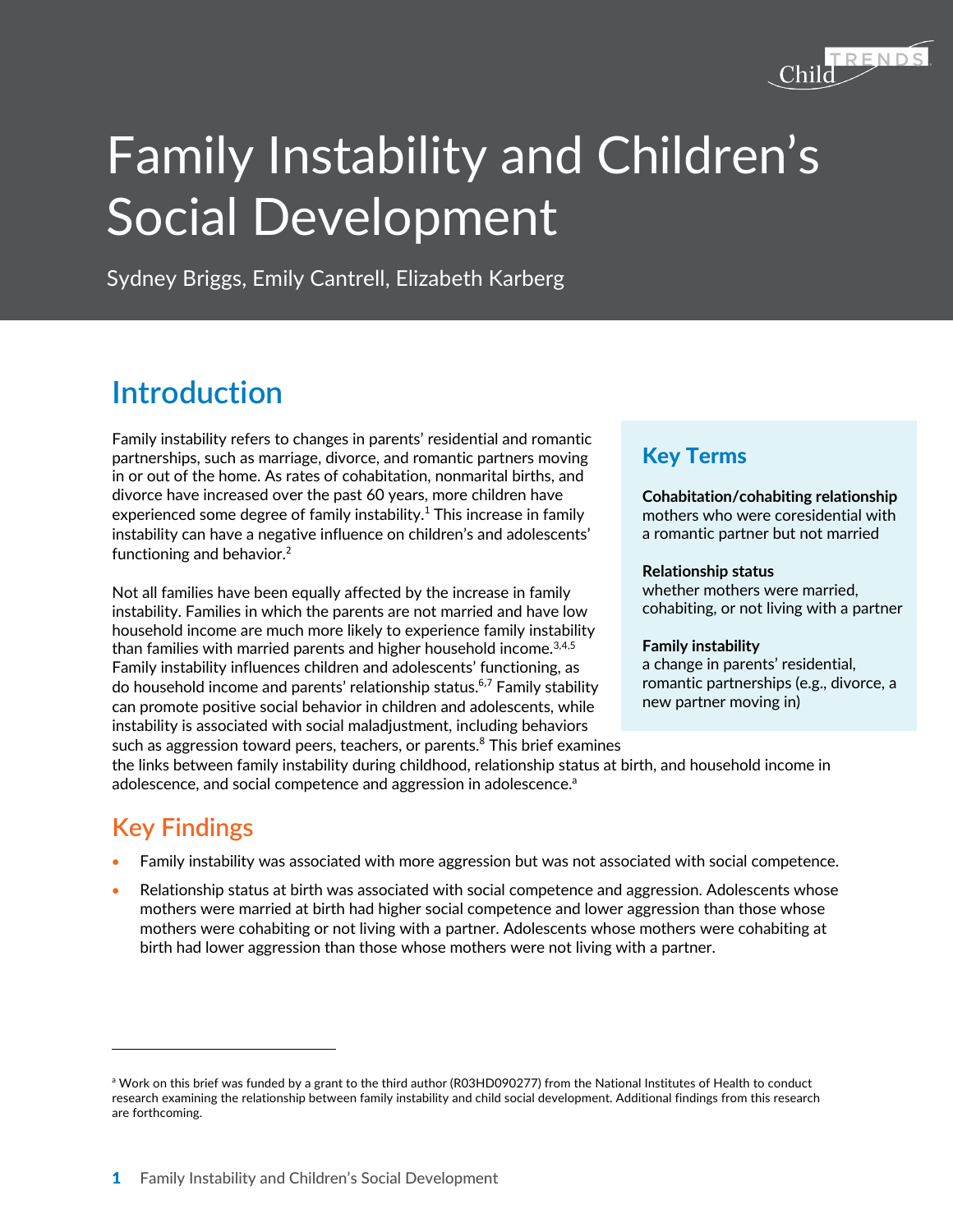- Income was significantly associated with social development. Adolescents with household income greater than or equal to 200 percent of the federal poverty line (FPL) had higher social competence and lower aggression than those with household income below 200 percent FPL.
- Adolescents whose parents divorced had higher aggression than those whose parents stayed married, whereas adolescents whose mothers did not live with a partner at birth—but later moved in with a partner— had higher social competence compared to those whose mothers did not move in with a partner. The breakup of a cohabiting relationship was not associated with adolescents' aggression or social competence.
- Divorce was associated with adolescent aggression for those with higher family income.
- Among adolescents from low-income families, those whose mothers did not live with a partner at birth and later moved in with a partner had higher social competence than those whose mother never moved in with a partner.

# **Background**

An important feature of childhood is the development of positive social skills, or social competence, that represent essential life skills throughout childhood and into adulthood.9 The counterpart of this—social incompetence or maladjustment, including aggression—is an expected part of normal child development during toddlerhood.<sup>10</sup> However, aggression becomes problematic when it persists into the school years, at which point most children have developed the social competence to interact effectively with others, and have the ability to form and maintain social relationships, regulate their emotions, and respond to the emotions of others.<sup>11,12</sup> The older children are when they display a lack of social competence, the more concerning, especially when such a deficit is expressed through aggression.<sup>13</sup> In adolescence, aggression can involve bullying, physical assault, and other behaviors that may lead to involvement with the criminal justice system and other negative outcomes.<sup>14,15</sup>

Family instability can influence children's development by affecting the amount and quality of resources, both in terms of time and money, available to parents.<sup>16,17</sup> Extensive research shows that parenting is one of the most important influences on children's early development of both social competence and aggression. <sup>18</sup> For example, if a child's biological parents separate and one parent (typically the father) moves out of the house, that type of instability affects the amount of time each parent spends with the child, the income available to support the child, and possibly the quality of the interactions that each parent has with the child. Likewise, a new romantic partner moving into the home may affect the time the parent spends with their child or, potentially, the income available to the household. However, cohabiting couples generally do not share resources,19 suggesting that this type of instability may be stressful because of the expected reduction in parental time with the child without an increase in resources. Because family instability is stressful for children,<sup>20</sup> greater family instability may be associated with lower levels of social competence and higher levels of aggression.

Not all children are equally likely to experience family instability. In the United States, married couples are typically more stable than their unmarried counterparts.21 Marriage is also associated with higher income and increased resources compared to cohabitation or living without a partner<sup>22</sup>; both factors are positively linked with social competence.<sup>23</sup> Children in married families, which are typically more stable, may have significantly higher average levels of social competence and lower levels of aggression compared to adolescents with parents who are cohabiting or not living with a partner; however, these children may respond more negatively when their parents divorce, relative to adolescents whose parents have a nonmarital separation. This is because the divorce is a less likely outcome than the nonmarital separation, given the greater likelihood for instability among unmarried parents. Recent research suggests that when children experience an event that is unlikely to occur, such as divorce compared to nonmarital separation,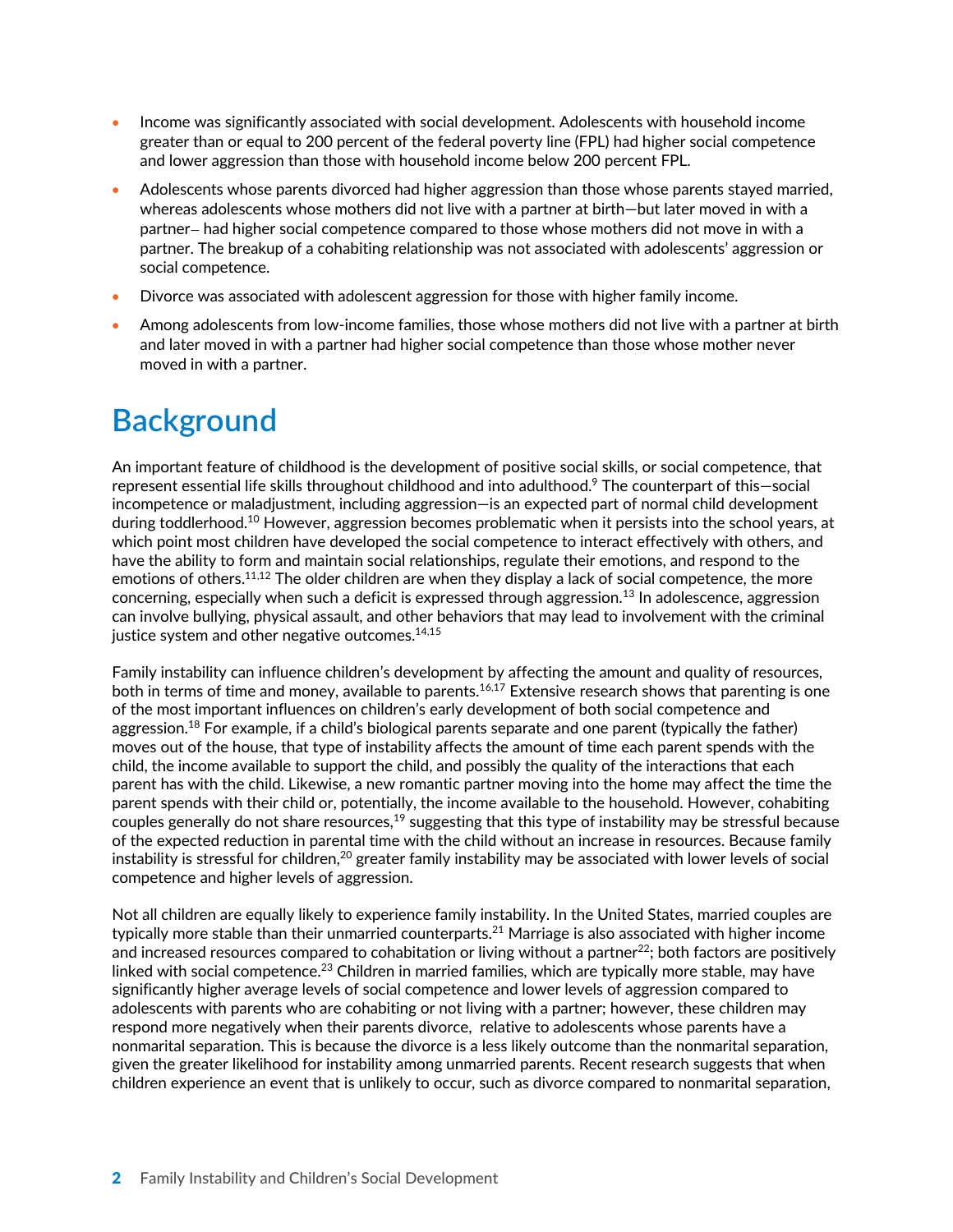they suffer worse outcomes than children for whom the event was more likely to occur.<sup>24</sup> This phenomenon is known as *heterogeneity effects.* 

The research summarized in this brief highlights that family instability is difficult to disentangle from household income and relationship status. Relationship status is linked with instability and income,<sup>25</sup> instability may cause financial hardship, $26$  and those who are low-income to begin with may have life experiences—such as job loss and unstable housing—that make them more likely to experience family instability. <sup>27</sup> We thus examine how each of these factors (family instability, relationship status, and household income) are linked with adolescents' social development. We also examine whether the association between family instability and adolescents' social development differs by their parents' relationship status and household income following instability. Past research has not focused on how families' experiences of instability vary by both relationship status and household income—especially household income—following the family instability. When instability is less "expected," it may affect children more. Moreover, it is possible that higher income acts as a buffer to the negative effects associated with family instability; as such, children whose households maintain higher income after an instance of family instability may be less affected by instability. These children may be able to stay in the same neighborhood or school and their parents may be able to hire help; as a result, their schedules are not disrupted as their parents navigate a new normal. Higher income functions as a protective factor for children, with children from higher-income families, on average, experiencing better outcomes than children from low-income families.28

## **Methodology and Data**

#### **Fragile Families and Child Wellbeing Study**

The study team used data from the Fragile Families and Child Wellbeing Study (FFCW) to examine the relationship between the family instability children experienced from birth to age 9 and children's social competence and aggression at age 15. The FFCW follows a cohort of children born from 1998 to 2000 in 20 U.S. cities with populations of 200,000 or more. There are data from mothers and fathers at the time of their child's birth and again at ages 1, 3, 5, and 9. One caregiver (often the mother) is also interviewed when the child is 15, and the child is interviewed at ages 9 and 15.

The analytic sample used in this brief includes 1,498 children who consistently lived with their mother at least 50 percent of the time from birth to age 9 and whose mothers experienced no or one instance of family instability. We used t-tests to compare whether adolescent social competence and aggression were significantly different for adolescents who did not experience any family instability from birth to age 9, compared to those who experienced one instance of family instability during this time. We then examined differences in the association between family instability from birth to age 9 and adolescent social competence and aggression at age 15 by mother's relationship status at the time of the child's birth and household income when the child was 15.

#### **Independent variables**

We measured family instability dichotomously: no family instability versus one instance. An instance of family instability captures whether the mother reported changing residential romantic partnership status (e.g., moving in with a romantic partner; divorcing from a spouse) up to the age 9 survey wave. At each point in time of the study, mothers reported whether they were living with the child's biological father, a different romantic partner, or no romantic partner. Starting at age 5, mothers also reported whether they had experienced any additional changes in the partner with whom they resided between the points in time when they were surveyed. This variable captures resident status and does not differentiate between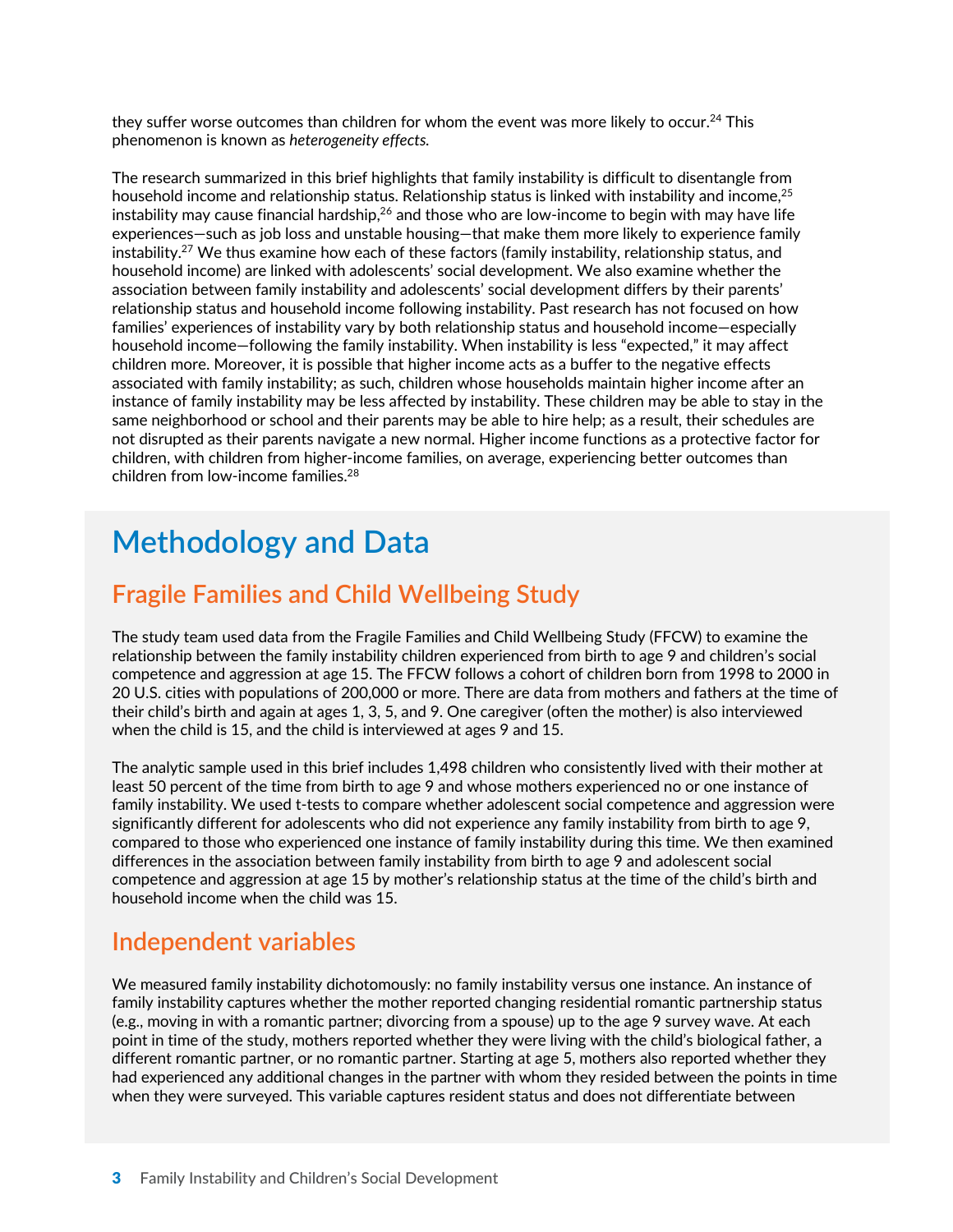married and unmarried mothers when defining whether a transition has occurred. Thus, when a cohabiting mother marries her partner, this does not count as a form of family instability. We dichotomized this variable because most mothers who experienced any instability experienced one instance ( $M = 1.3$ ). A dichotomized variable, in conjunction with mothers' relationship status, allows us to identify the type of transition occurring (i.e., divorce, nonmarital breakup, or addition of a coresidential partner), allowing for clearer interpretation of our results. Moreover, preliminary analyses revealed little difference in the level of social competence or aggression associated with each additional instance of family instability beyond the first one. For adolescents whose mothers were married or cohabiting at birth, one instance of family instability is a divorce or breakup from the child's father. For adolescents whose mothers were not living with a partner at birth, one instance of family instability means that a romantic partner moved into the home.

We also examined the association between mothers' relationship status and mothers' household income and adolescents' social competence and aggression. To capture mother's relationship status at birth, we created a categorical variable with three values: married, cohabiting (i.e., coresidential with a romantic partner but not married), and not living with a partner, which included mothers who were in noncoresidential dating relationships or were not in a romantic relationship at all. Income was measured when the child was age 15 with a binary variable indicating whether the household income was below 200 percent of the Federal Poverty Line (FPL), or greater than or equal to 200 percent FPL. We lastly examined differences in the relationship between family instability and child social competence and aggression by mother's relationship status when the child was born and household income when the child was age 15.

#### **Dependent variable**

We measured social competence using the Social Skills Rating System (SSRS) when the child is age 15. On the SSRS, adolescents report on their own social behaviors, including their ability to make friends easily, their self-confidence in social situations, and their attempts to comfort others when they are upset. The SSRS has a scale of 0 to 24 and scores for this sample ranged from 3 to 24, with an average score of 17.09.

We measured aggression using the aggression subscale of the Child Behavior Checklist (CBCL). The CBCL is a widely used, reliable scale on which mothers report how often their child exhibits behaviors such as destroying things, getting in many fights, or having a hot temper. The CBCL aggression subscale is measured on a scale of 0 to 2 and scores for this sample ranged from 0 to 1.64, with an average score of 0.25, meaning that most children rarely used aggressive behaviors.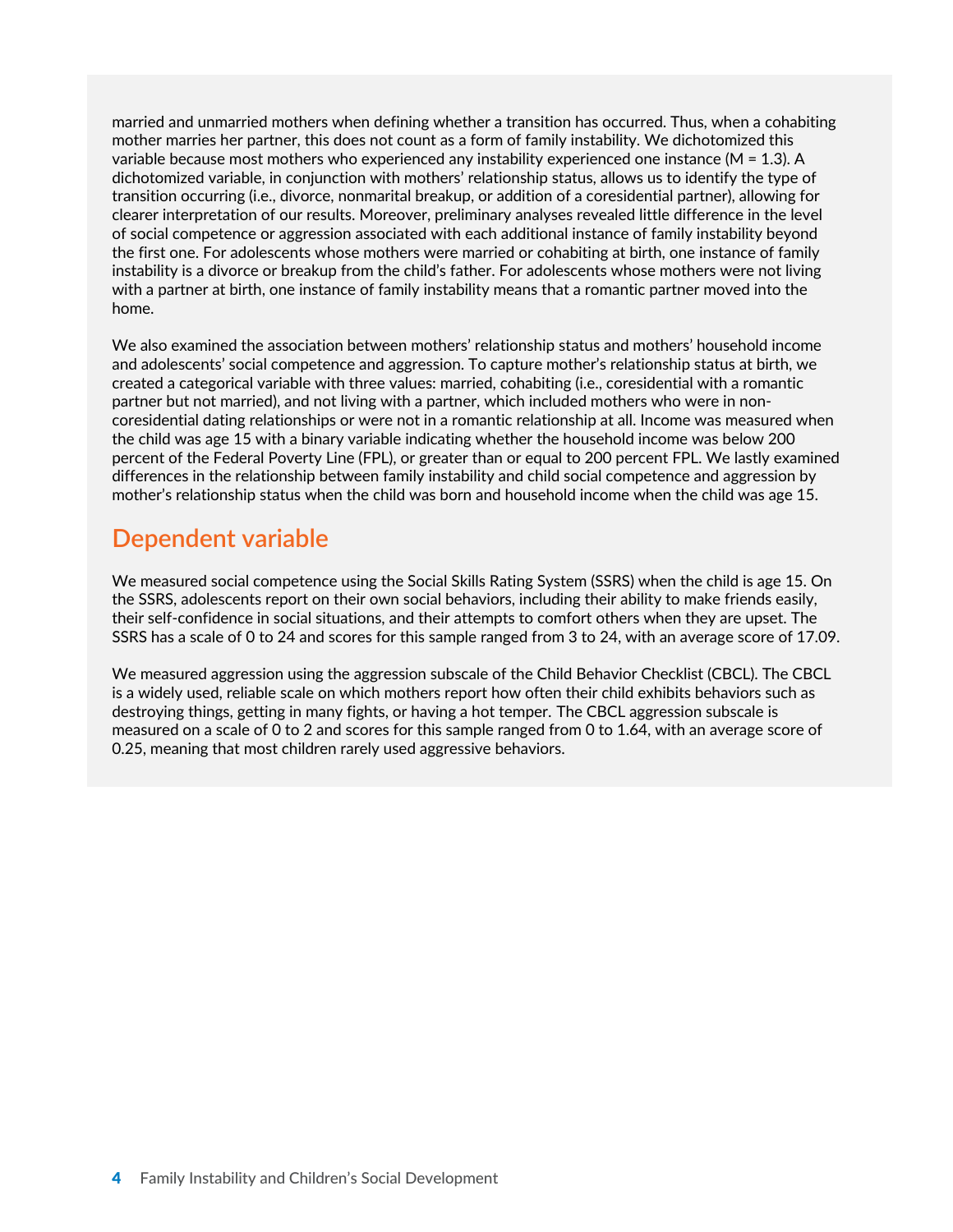# **Presentation of Findings**

## **Family instability and social development**

Over one third of the teens in our sample (35%) experienced one instance of family instability from birth to age 9 (Table 1). We found that, on average, family instability was significantly associated with higher levels of aggression, but not significantly associated with lower levels of social competence (Tables 2 and 3).

|                                | N   | ℅  |
|--------------------------------|-----|----|
| Family instability (0-9)       |     |    |
| No instances                   | 981 | 65 |
| One instance                   | 517 | 35 |
| <b>Relationship status (0)</b> |     |    |
| Married                        | 550 | 37 |
| Cohabiting                     | 466 | 31 |
| Neither <sup>1</sup>           | 482 | 32 |
| Mother's income (15)           |     |    |
| <200% FPL                      | 758 | 51 |
| ≥200% FPL                      | 737 | 49 |

#### Table 1. Descriptive statistics (n=1,498)

Source: Fragile Families and Child Wellbeing Study.

Note: Child age indicated in  $()$ . <sup>1</sup> "Neither" indicates mother was not living with a partner.

#### **Relationship status at birth and social development**

Among our sample of adolescents, 37 percent had mothers who were married at the time of their birth, 31 percent had mothers who were cohabiting at the time of their birth (i.e., unmarried but living with a partner), and 32 percent had mothers who were not living with a partner at the time of their birth (Table 1). Adolescents whose mothers were married at the time of their birth had significantly higher social competence (17.85 on the Social Skills Rating System [SSRS] scale of social competence) than adolescents whose mothers were cohabiting or not living with a partner when they were born (SSRS scores of 16.65 and 16.66, respectively). There was no significant difference between the cohabiting and not living with a partner groups (Table 2). We also examined the association between levels of aggression and relationship status at birth and found the inverse pattern (Table 3). Adolescents whose mothers were married at birth had lower aggression (0.20 on the Child Behavior Check List [CBCL] aggression subscale) than adolescents whose mothers were cohabiting (CBCL score of 0.25). Adolescents whose mothers were cohabiting had significantly lower aggression than adolescents whose mothers were not living with a partner (CBCL score of 0.30).

## **Household income at age 15 and social development**

Among the analytic sample, 49 percent of households had an annual income greater than or equal to 200 percent of the federal poverty level (FPL),<sup>b</sup> and 51 percent had an annual income of less than 200 percent FPL (Table 1). Higher income was associated with higher social competence (17.93 on the SSRS) and lower aggression (0.20 on the CBCL), compared to lower income (16.28 and 0.30, respectively) (Tables 2 and 3).

 $b$  In 2017, the last year in which age 15 data were collected for the Fragile Families and Child Wellbeing study, the federal poverty level (FPL) for a two-person household was \$16,240. Families living under 200 percent of the FPL are considered low-income, in part because they earn a low enough income to be eligible for many government benefits; those who live at or above 200 percent of the FPL are considered to be living "out of poverty."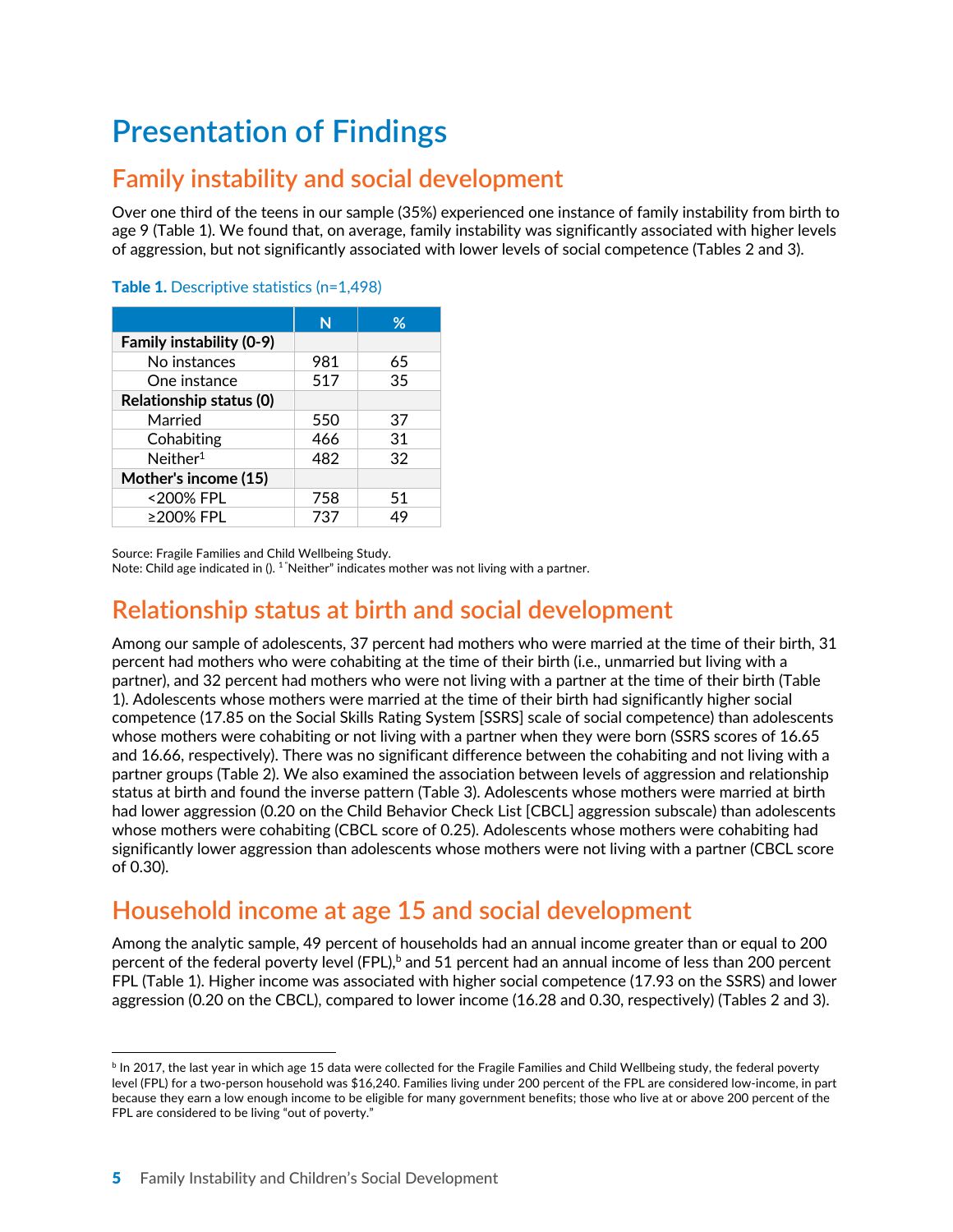**Table 2.** Child social competence by family instability, mother's relationship status, and household income.

|                                | <b>Child social competence</b><br>score at age 15<br>$n=1,443$ | $p$ -value <sup>2</sup> |
|--------------------------------|----------------------------------------------------------------|-------------------------|
| Family instability (0-9)       |                                                                |                         |
| No instances                   | 17.08                                                          |                         |
| One instance                   | 17.11                                                          |                         |
| <b>Relationship status (0)</b> |                                                                |                         |
| Married                        | 17.85                                                          | $***^3$                 |
| Cohabiting                     | 16.65                                                          |                         |
| Neither <sup>1</sup>           | 16.66                                                          |                         |
| Mother's income (15)           |                                                                |                         |
| <200% FPL                      | 16.28                                                          | $***4$                  |
| ≥200% FPL                      | 17.93                                                          |                         |

Source: Fragile Families and Child Wellbeing Study.

Notes: \* p<.05, \*\* p<.01, \*\*\* p<.001. Child age indicated in (). <sup>1</sup> 'Neither" indicates mother was not living with a partner. <sup>2</sup> P-value indicates the significance of a t-test comparing the indicated row to the row below. **<sup>3</sup>**Children whose mothers were married at birth had significantly higher social competence scores than children whose mothers were cohabiting at birth. **<sup>4</sup>** Children in households with income below 200% FPL had significantly lower social competence scores than children in households with income greater than or equal to 200% FPL. Social competence was measured using the Social Skills Rating System (SSRS), which has a scale of 0 to 24. SSRS scores for this sample ranged from 3 to 24.

#### **Table 3.** Child aggression by family instability, mother's relationship status, and household income.

|                                | Child aggression score at age 15<br>$n=1,487$ | $p$ -value <sup>2</sup> |
|--------------------------------|-----------------------------------------------|-------------------------|
| Family instability (0-9)       |                                               |                         |
| No instances                   | 0.23                                          | $**^3$                  |
| One instance                   | 0.28                                          |                         |
| <b>Relationship status (0)</b> |                                               |                         |
| Married                        | 0.20                                          | $**^4$                  |
| Cohabiting                     | 0.25                                          | $*^5$                   |
| Neither <sup>1</sup>           | 0.30                                          |                         |
| Mother's income (15)           |                                               |                         |
| <200% FPL                      | 0.30                                          | $***6$                  |
| ≥200% FPL                      | 0.20                                          |                         |

Source: Fragile Families and Child Wellbeing Study.

Notes: \* p<.05, \*\* p<.01, \*\*\* p<.001. Child age indicated in (). <sup>1</sup> 'Neither" indicates mother was not living with a partner. <sup>2</sup> P-value indicates the significance of a t-test comparing the indicated row to the row below.<sup>3</sup> Children who did not experience any family instability had significantly lower aggression than children who experienced one instance of family instability. <sup>4</sup> Children whose mothers were married at the time of their birth had significantly lower aggression than children whose mothers were cohabiting.<sup>5</sup> Children whose mothers were cohabiting at the time of their birth had significantly lower aggression than children whose mothers were neither married nor cohabiting. <sup>6</sup> Children in households with income below 200% FPL had significantly higher aggression than children in households with income greater than or equal to 200% FPL. Aggression was measured using the Child Behavior Checklist (CBCL) aggression subscale, which has a scale of 0 to 2. CBCL scores for this sample ranged from 0 to 1.64.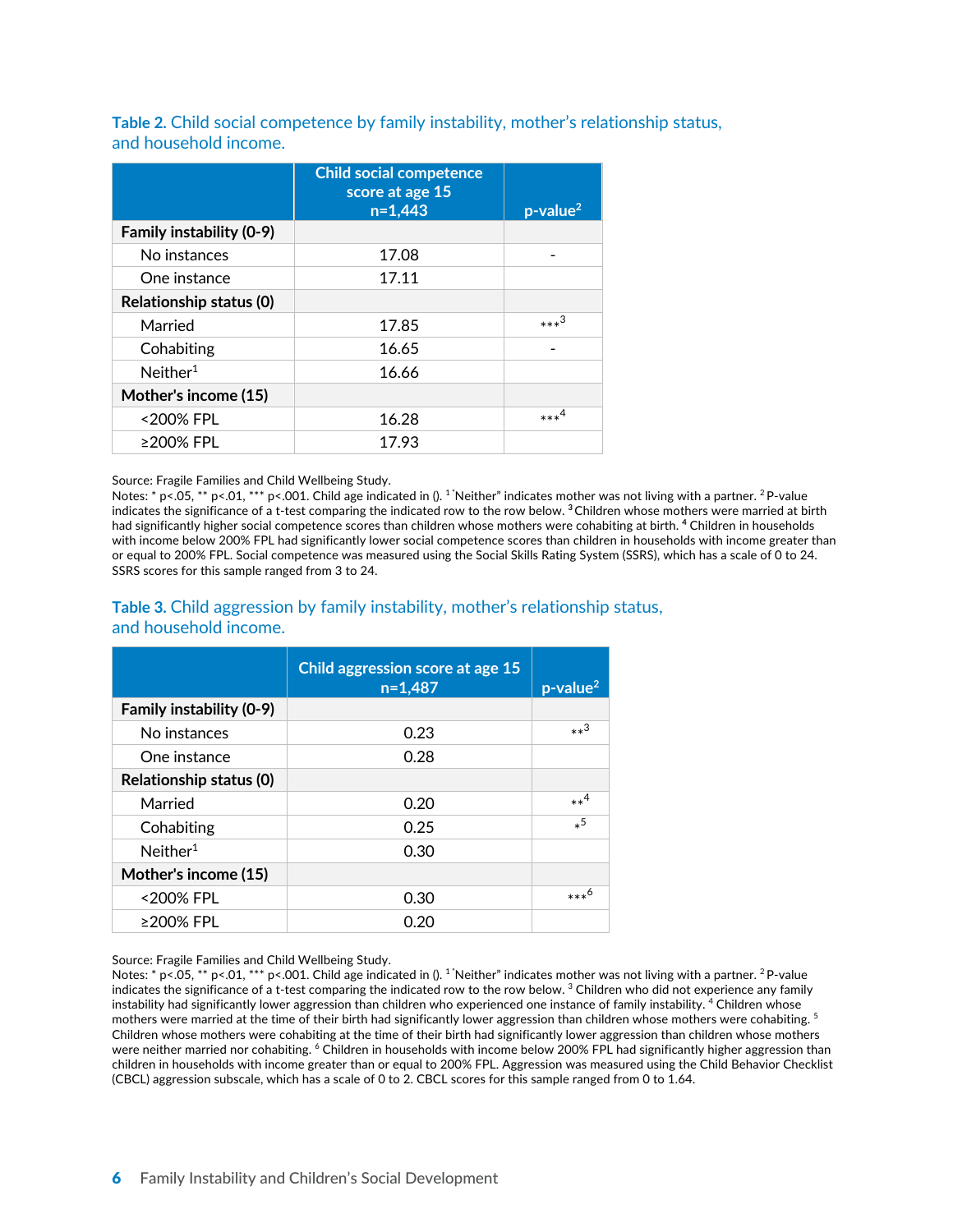## **Differences in the association between family instability and social development, by relationship status and household income**

Next, we examined group differences in how children responded when they experienced one instance of family instability—compared to no instances of family instability—by their mothers' relationship status at birth and their household income at age 15.

Overall, a divorce or breakup was not associated with social competence (Table 4). However, for adolescents with mothers who were not living with a partner at birth, a romantic partner moving into the home was associated with significantly *higher* social competence (SSRS score of 16.07 increasing to 17.21). This is surprising because developmental theory suggests that any instability or change, even a good one, is stressful for children. Moreover, past research has supported this theory, finding that a partner entering the home can be a stressful event leading to social maladjustment.<sup>29</sup> Higher social competence associated with a mother's partner moving in may reflect an increase in resources for the household or a decrease in the mother's parenting stress. This is discussed in further detail below.

With regard to aggression, we observed the opposite pattern. Divorce, which breaks up the most stable, highest-resourced relationship status (marriage), was associated with higher adolescent aggression than a stable marriage (CBCL scores of 0.29 and 0.18, respectively). For adolescents with cohabiting mothers at birth, a breakup was not significantly associated with aggression. For adolescents with mothers who were not living with a partner at birth, a partner moving into the home was also not significantly associated with aggression (Table 5).

We also examined whether children's overall responses to family instability varied by income group. Within each income group, there were no significant associations between a child's experience of family instability (i.e., experiencing 0 or 1 coresidential transitions from birth to age 9) and their social competence and aggression at age 15 (not shown).

Because relationship status and income are highly correlated, with cohabiting and non-coresidential parents having lower income on average than married parents, <sup>30</sup> we next examined whether children respond differently to family instability by both mothers' relationship status and mothers' household income. Beginning with married mothers, divorce was not associated with adolescent social competence in either income group (Table 4); however, for the higher-income group, divorce was associated with higher aggression (Table 5). The sample sizes of mothers experiencing a divorce were small, so dividing the group further by income creates sample sizes that must be interpreted with caution.

Next, among adolescents whose mothers were cohabiting at birth, a breakup was not associated with social competence for the higher- or low-income groups (Table 4). There were no significant differences in adolescent aggression associated with the breakup of a cohabiting relationship among the higher- or lowincome groups, either (Table 5).

Among the low-income group, mothers who were not living with a partner at birth and subsequently gained a partner had adolescents with higher social competence, relative to mothers who remained living without a partner (Table 4). A partner moving into the home of a mother who was not living with a partner at birth was not associated with aggression for adolescents whose mothers were in either income group (Table 5).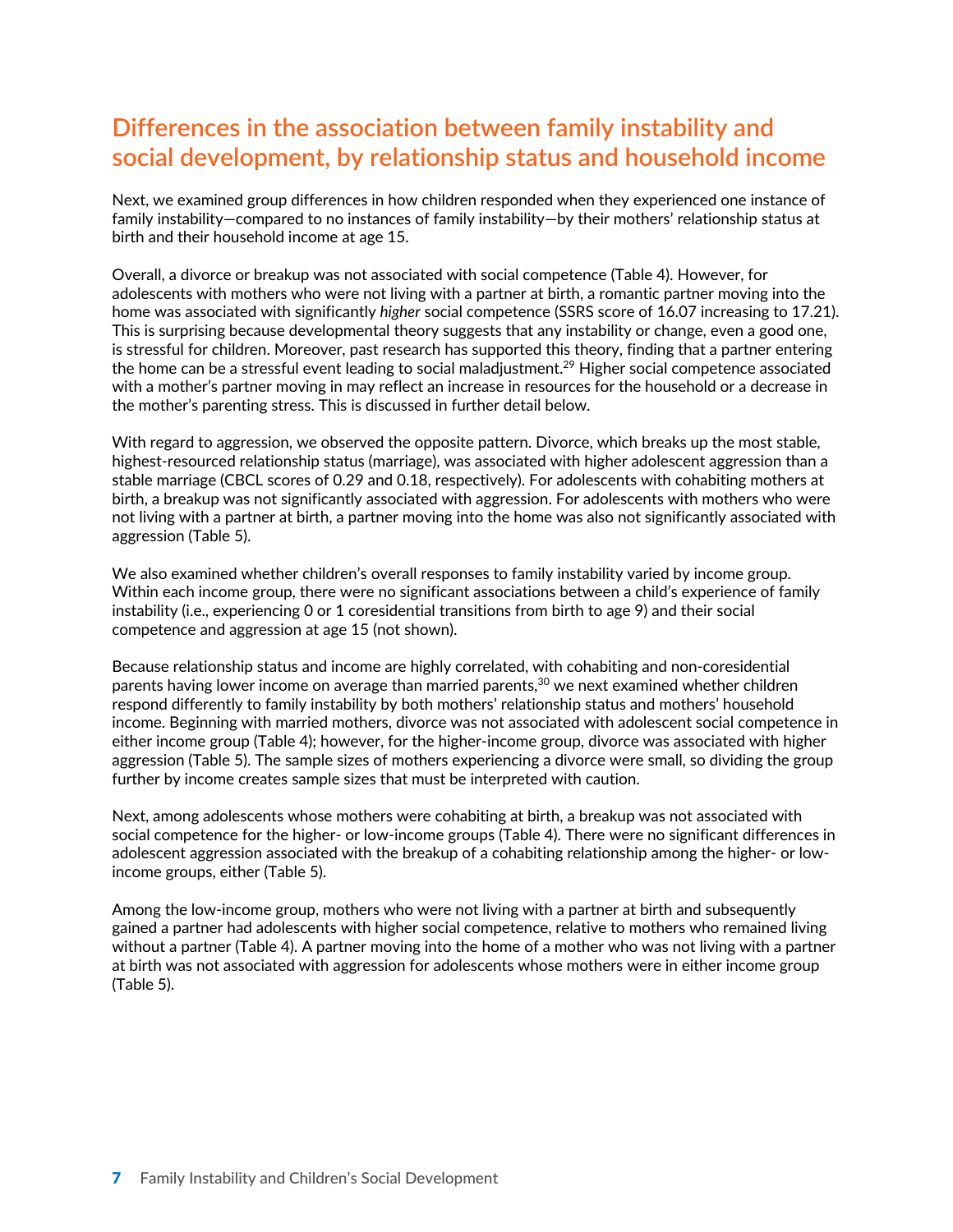Table 4. Association between family instability and child social competence, by mother's relationship status and household income.

|                                          | No family instability                                 | One<br>instance of<br>family<br>instability                |                         |
|------------------------------------------|-------------------------------------------------------|------------------------------------------------------------|-------------------------|
| Mother's relationship<br>status at birth | <b>Child social competence</b><br>score at age 15 (n) | <b>Child social</b><br>competence<br>score at age<br>15(n) | $p$ -value <sup>2</sup> |
| <b>Married</b>                           | 17.87 (454)                                           | 17.68 (72)                                                 |                         |
| <200% FPL                                | 17.13 (100)                                           | 16.42 (38)                                                 |                         |
| ≥200% FPL                                | 18.08 (354)                                           | 19.09 (34)                                                 |                         |
| <b>Cohabiting</b>                        | 16.59 (270)                                           | 16.75 (178)                                                |                         |
| <200% FPL                                | 15.62 (143)                                           | 16.46 (121)                                                |                         |
| ≥200% FPL                                | 17.69 (127)                                           | 17.55 (56)                                                 |                         |
| Neither <sup>1</sup>                     | 16.07 (228)                                           | 17.21 (241)                                                | $**$                    |
| <200% FPL                                | 15.73 (165)                                           | 16.75 (165)                                                | $\ast$                  |
| ≥200% FPL                                | 16.95 (63)                                            | 18.15(75)                                                  |                         |

Source: Fragile Families and Child Wellbeing Study.

Notes: \* p<.05, \*\* p<.01, \*\*\* p<.001. - indicates result not significant at p<.05. <sup>1</sup> "Neither" indicates mother was not living with a partner. <sup>2</sup> P-value indicates the significance of a t-test comparing scores for children experiencing no family instability to those experiencing one instance of family instability in the indicated row.. Social competence was measured using the Social Skills Rating System (SSRS), which has a scale of 0 to 24. SSRS scores for this sample ranged from 3 to 24.

Table 5. Association between family instability and child aggression, by mother's relationship status and household income.

|                                                 | No family instability                           | One instance of<br>family instability          |                         |
|-------------------------------------------------|-------------------------------------------------|------------------------------------------------|-------------------------|
| <b>Mother's relationship</b><br>status at birth | <b>Child aggression</b><br>score at age $15(n)$ | <b>Child aggression</b><br>score at age 15 (n) | $p$ -value <sup>2</sup> |
| Married                                         | 0.18(466)                                       | 0.29(77)                                       | $***$                   |
| <200% FPL                                       | 0.20(99)                                        | 0.30(41)                                       |                         |
| ≥200% FPL                                       | 0.18(367)                                       | 0.28(36)                                       | $\ast$                  |
| Cohabiting                                      | 0.24(277)                                       | 0.27(189)                                      |                         |
| <200% FPL                                       | 0.30(148)                                       | 0.29(129)                                      |                         |
| ≥200% FPL                                       | 0.17(129)                                       | 0.21(59)                                       |                         |
| Neither <sup>1</sup>                            | 0.32(228)                                       | 0.28(250)                                      |                         |
| <200% FPL                                       | 0.33(165)                                       | 0.31(171)                                      |                         |
| ≥200% FPL                                       | 0.30(63)                                        | 0.22(78)                                       |                         |

Source: Fragile Families and Child Wellbeing Study.

Notes: \* p<.05, \*\* p<.01, \*\*\* p<.001. - indicates result not significant at p<.05. <sup>1</sup> "Neither" indicates mother was not living with a partner.<sup>2</sup> P-value indicates the significance of a t-test comparing scores for children experiencing no family instability to those experiencing one instance of family instability in the indicated row. Aggression was measured using the Child Behavior Checklist (CBCL) aggression subscale, which has a scale of 0 to 2. CBCL scores for this sample ranged from 0 to 1.64.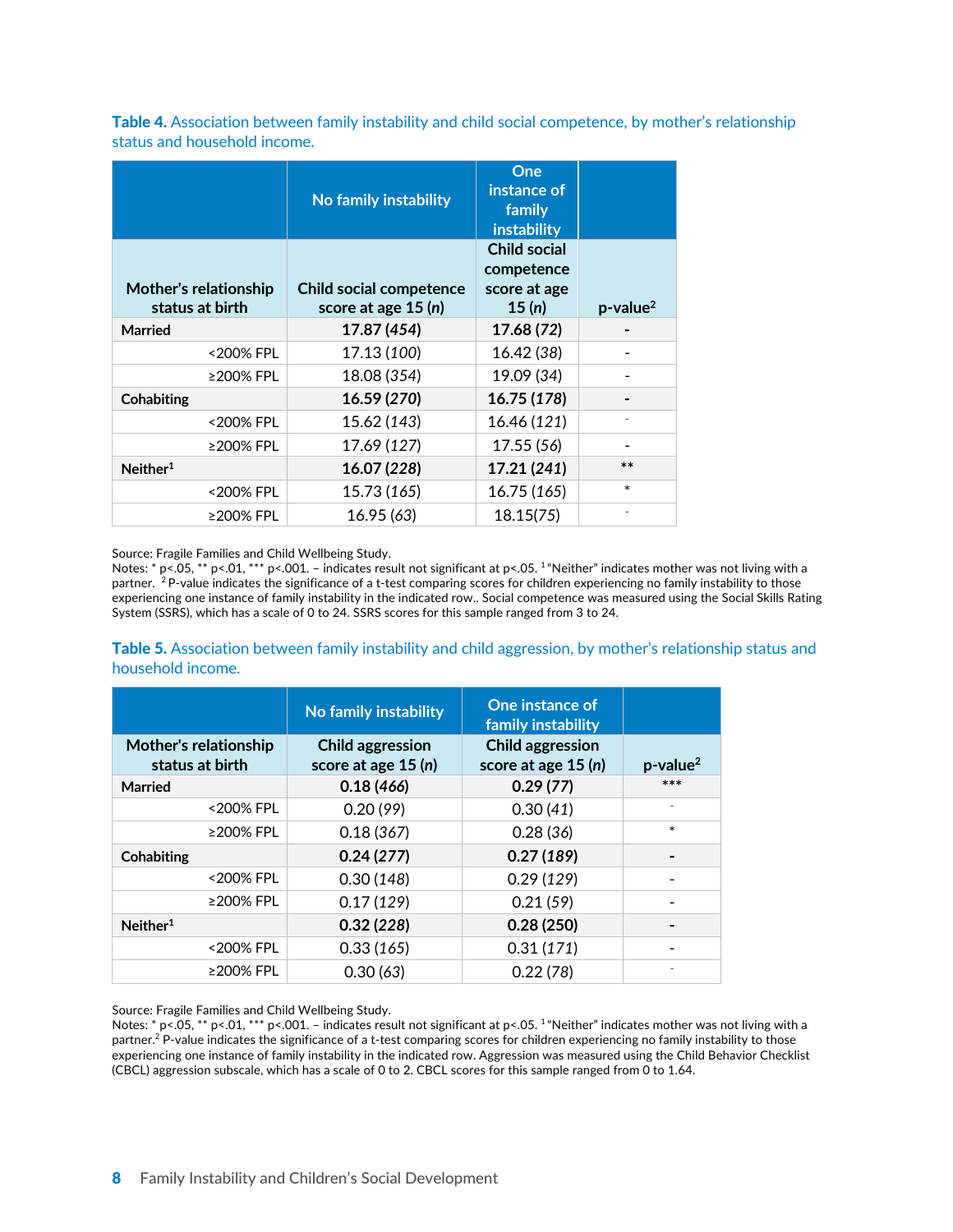# **Discussion of Findings**

This brief examines the association between family instability in early life and social development in adolescence. It also highlights the importance of examining how sociodemographic characteristics—in this case, income and relationship status—shape children's responses to family instability. Both relationship status at birth and family income affect how children respond to family instability.

Overall, we observed that adolescents who experienced a divorce had higher aggression, whereas those who experienced their mother's partner moving into the home had higher social competence. The breakup of a cohabiting relationship was not associated with adolescents' aggression or social competence. These findings are consistent with a heterogeneity effect hypothesis, which suggests that the strongest effects are seen for groups in which a phenomenon is least likely to occur. In this case, children whose parents were married respond with more social maladaptation to a divorce (a relatively rare event) than children who experience other forms of family instability (relatively less rare events). Although we cannot know definitively from the present analyses, aligned with a heterogeneity effect, we hypothesize that a divorce which tends to be the end of a stable, higher-resourced relationship—is less "expected" than the end of nonmarital relationships. Divorce and loss of resources may be particularly unexpected among mothers who are married at birth and have higher incomes, which could explain why divorce is associated with aggression for higher-income families but not for their lower-income counterparts. Therefore, divorce may be associated with a more dramatic shift in parenting stress and resource availability than the breakup of a cohabiting relationship, and therefore exert a larger influence on adolescent behavior.

The finding of higher levels of social competence in adolescents whose mothers were not living with a partner at birth but then moved in with a partner—compared to those who stayed living without a partner—is not explained by a heterogeneity effect. These findings may be explained in part by increased financial stability or decreased parenting stress among the mothers who gain a new cohabiting partner. However, prior research has found that cohabiting couples are less likely to share resources<sup>31</sup>—the specific factor which would lead to increased financial stability—than their married counterparts. Moreover, research suggests that children fare better, at least academically, with a mother who does not live with a partner than when romantic partners move into the house.<sup>32</sup> The positive association we observed may be driven by biological fathers moving into the house; however, this brief cannot differentiate the biological father versus another partner moving into the home.

This brief also captures social competence, a different domain of development than past research examining how children fare when their mothers move in with a partner, which may explain the inconsistent findings. Nonetheless, children in households in which the mother stably lives without a partner show consistently lower levels of social competence and higher levels of aggression, which should motivate us to consider policies that may alleviate the parenting stress and financial insecurity experienced by low-income parents (who are disproportionately single parents). Such policies may include improving food security, housing security, and guaranteed income, as well as parenting supports such as home visiting. Many programs with a parenting and family focus also aim to build skills for healthy, stable romantic relationships with the intent of benefitting single parents and their children. These intervention points are consistently linked with improved child and family well-being, especially for low-income and single-parent households.

Finally, although children with parents who were stably married had the highest social competence and lowest aggression, on average, not all children who live with two parents in childhood are socially adjusted in their teen years. The quality of a marriage or the presence of other conflict and stress within the family may counteract the protective effect of living with two parents.<sup>33</sup> Although data indicate that a two-parent household is best for children's social adjustment, on average, this is not true for every family's situation.